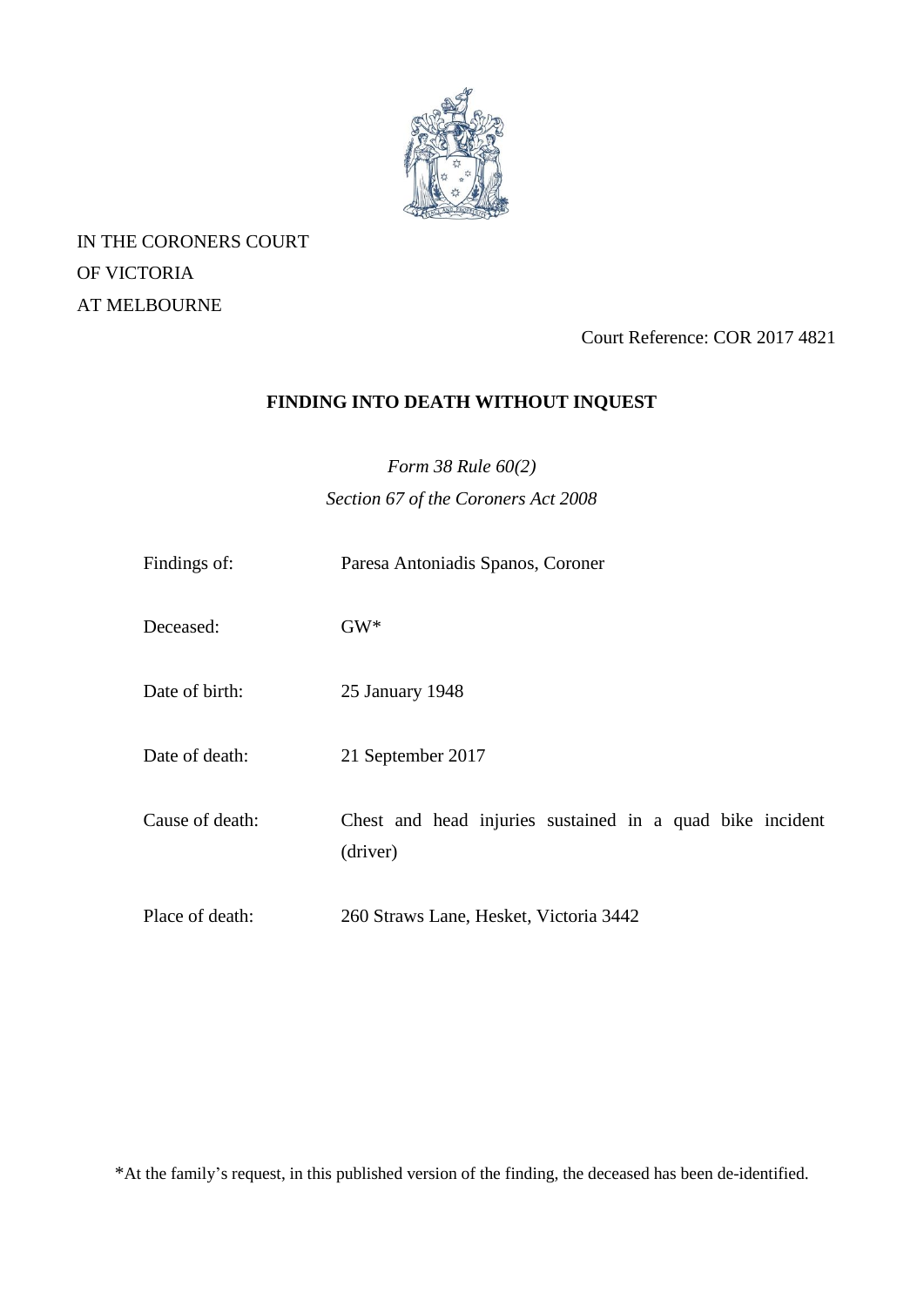# I, PARESA ANTONIADIS SPANOS, Coroner,

having investigated the death of GW without holding an inquest: find that the identity of the deceased was GW born on 25 January 1948 and that the death occurred on or about 21 September 2017 at 260 Straws Lane, Hesket, Victoria 3442 **from:** 

I (a) CHEST AND HEAD INJURIES SUSTAINED IN A QUAD BIKE INCIDENT (DRIVER)

Pursuant to section 67(1) of the **Coroners Act 2008**, I make findings with respect to **the following circumstances**:

## **Background and personal circumstances**

- 1. GW was a 69-year-old man who lived alone in Hesket at the time of his death. He lived on a thirty-acre property where he grew hydroponic tomatoes, daffodils and Christmas trees, and ran sheep and cattle in a joint venture with his neighbour Martin Nolan. He also worked as a maintenance man for Kilchurn Winery on a part time basis.
- 2. GW was widowed and is survived by his son Dylan and daughter Judith. At the time of his death, GW was in a relationship with Suzanne Ogden. He had a medical history of hypertension, mild cognitive impairment, alcohol use disorder, bilateral testicular hydroceles and a left epidymal cyst.

# **Circumstances immediately proximate to death**

- 3. On 21 September 2017, GW worked with Mr Nolan at another property marking sheep. At about 3.00pm, they returned to GW's property and GW put the sheep in the driveway to clean up the grass. According to Mr Nolan, GW did this on a regular basis.
- 4. At about 3.30pm, Mr Nolan left GW's property. He returned to GW's property at about 5.30pm to pick up a couple of trestles that he had borrowed from GW. At that time, the sheep were still in the driveway. GW assisted Mr Nolan with loading the trestles onto his trailer and Mr Nolan left the property at about 5.40pm.
- 5. Ms Ogden spoke to GW on the telephone about ten minutes later at 5.50pm. He told her that he was going to put the sheep away and Ms Ogden could hear them in the background of the telephone call.
- 6. The following morning, 22 September 2017, Ms Ogden became concerned when GW did not call her, as was his custom. At about 9.45am, Ms Ogden telephoned GW's neighbour Sue Nolan and asked her to check on him.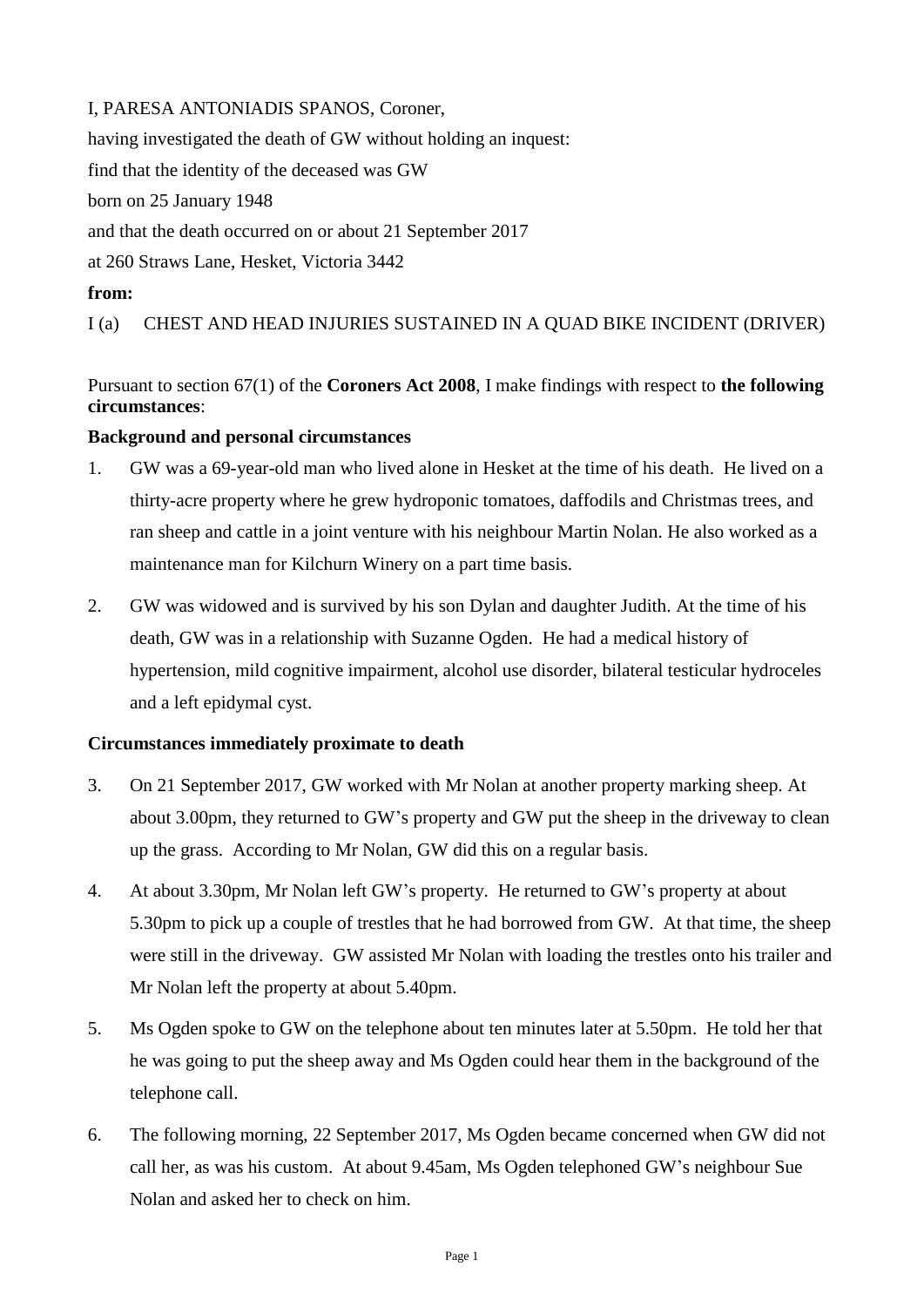- 7. Ms Nolan drove to GW's property shortly after the telephone call. She observed a quad bike tipped over on its side on the driveway of the property and found GW lying face down on the ground of the neighbouring paddock (at 260 Straws Lane), a short distance from the quad bike. It was apparent GW had been deceased for some time.
- 8. Ms Nolan immediately telephone emergency services and her husband. Mr Nolan attended and put the sheep back into the paddock before the arrival of emergency services.
- 9. Ambulance Victoria paramedics arrived shortly afterwards and confirmed GW was deceased.

# **Medical cause of death**

- 10. Forensic pathologist, Dr Melanie Archer of the Victorian Institute of Forensic Medicine (VIFM), reviewed the circumstances of the death as reported by police to the coroner, postmortem computer assisted tomography scans of the whole body (PMCT), the VIFM contact log, scene photographs and medical records of Campaspe Family Practice and performed an autopsy on GW's body.
- 11. Anatomical findings included head trauma, chest and abdomen injuries, severe coronary artery atherosclerosis, focal prostate adenocarcinoma, cavernous haemangioma of the liver and possible pituitary microadenoma, as well as ischaemic heart disease (but no evidence of myocardial infarction).
- 12. Dr Archer noted the chest trauma would have resulted in significant respiratory compromise and blood loss. Her findings indicated GW's death was not instantaneous and were consistent with GW having moved a short distance from the bike prior to his death. However, there was no evidence of inflammation associated with his chest or head injuries, indicating that GW had not survived for a significant period after sustaining his injuries.
- 13. Routine toxicological analysis of post mortem specimens identified ethanol (alcohol) at a blood concentration of 0.11 g/100mL (0.12 g/100mL in vitreous). Dr Archer commented that this degree of alcohol intoxication would likely have impaired GW's ability to operate a quad bike safely.
- 14. Based on the autopsy findings and the circumstances of GW's death, Dr Archer advised it was reasonable to attribute his death to *chest and head injuries sustained in a quad bike incident (driver)*.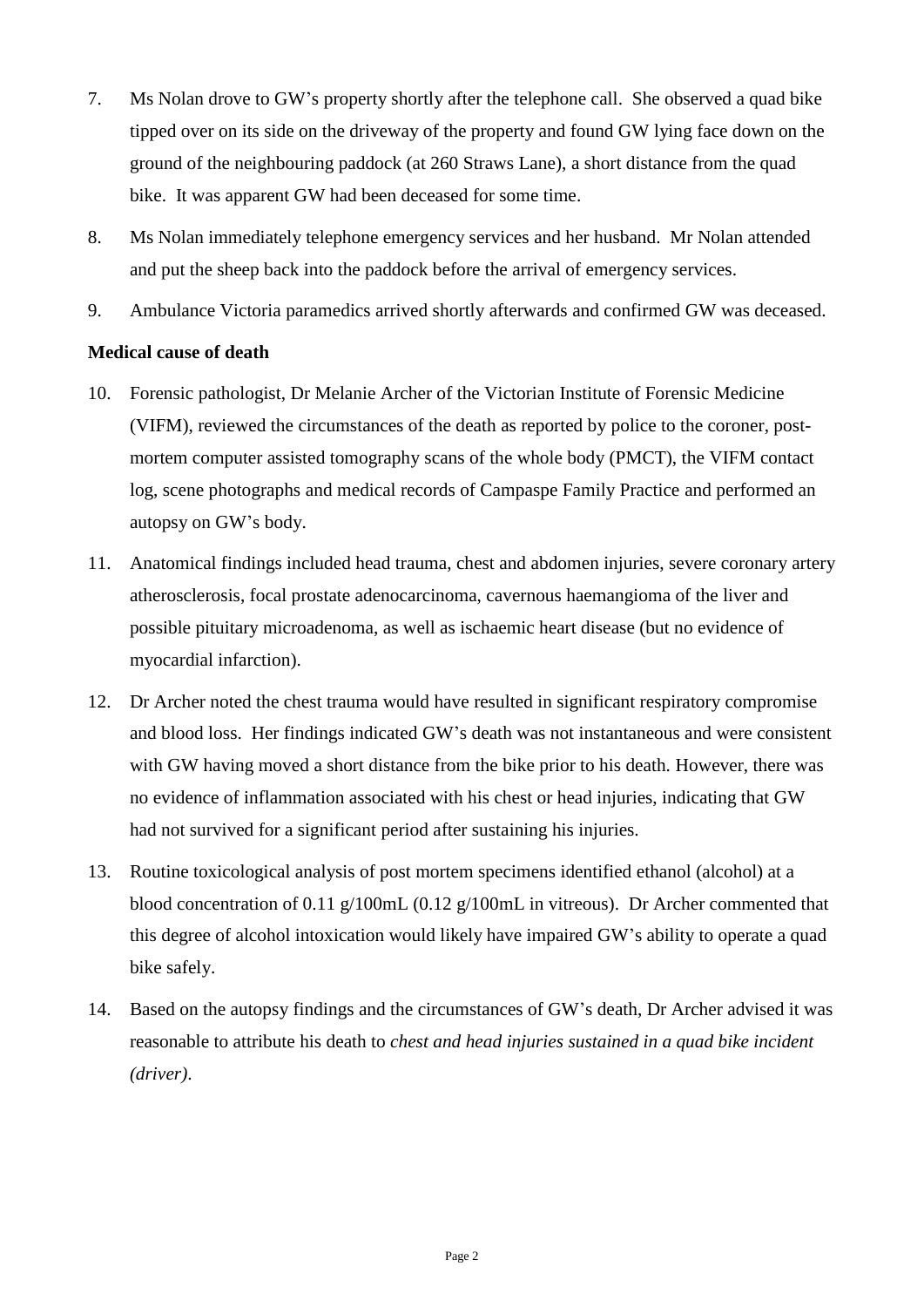### **Coronial investigation**

- 15. Upon attending the site of the incident, Victoria Police noted there was a straight section of the main gravel driveway on the property. The quad bike was on its side in the driveway, and GW's body was found inside an adjacent paddock, approximately 11 metres from the upturned quad bike. Police inspected the area around the incident and identified tyre marks in the gravel which indicated the quad bike had been travelling south when it rolled over. Police ascertained that GW had not been wearing a helmet at the time of the incident and the quad bike was not fitted with roll over protection.
- 16. Police observed GW had injuries on his head and torso consistent with a quad bike accident. They located a piece of flannelette cloth from GW's shirt caught in the barbed wire fence between his body and the quad bike and a lower denture next to the fence, in close proximity to the flannelette cloth.
- 17. Detective Leading Senior Constable (DSC) Wade Andrews who attended the collision scene was the nominated Coroner's investigator. At my direction, DSC Andrews investigated the circumstances surrounding GW's death, including the preparation of the coronial brief. This finding draws on the totality of the material the product of the coronial investigation of GW's death.
- 18. DSC Andrews concluded that it appeared GW had attempted to walk to his neighbour's house to seek assistance, heading in a westerly direction and climbing over a barbed wire fence before he collapsed a short distance from the upturned quad bike.

#### **Worksafe investigation**

- 19. WorkSafe investigators also attended and conducted a thorough examination of the incident scene. Inspector Ross Clayton observed that a Honda TRX300 quad bike was located on its side along the driveway of GW's property. The keys were in the ignition and there were skid marks present on the gravel driveway leading up to the quad bike. He observed there were small tools scattered along the roadway leading up to the quad bike and soil embedded in the rim of the front right-hand tyre on the quad bike. There were marks and indentations in the soil on the edge of the gravel driveway consistent with the shape of the right-hand front wheel of the quad bike and observed fresh sheep manure scattered around the general area.
- 20. Inspector Clayton conducted a functionality assessment of the steering and braking system of the quad bike. He established the front and rear brakes, as well as the steering, of the quad bike were in working condition. According to Inspector Clayton, the quad bike was an older model and appeared to be '*a bit rough*' but functioned as intended. He noted the quad bike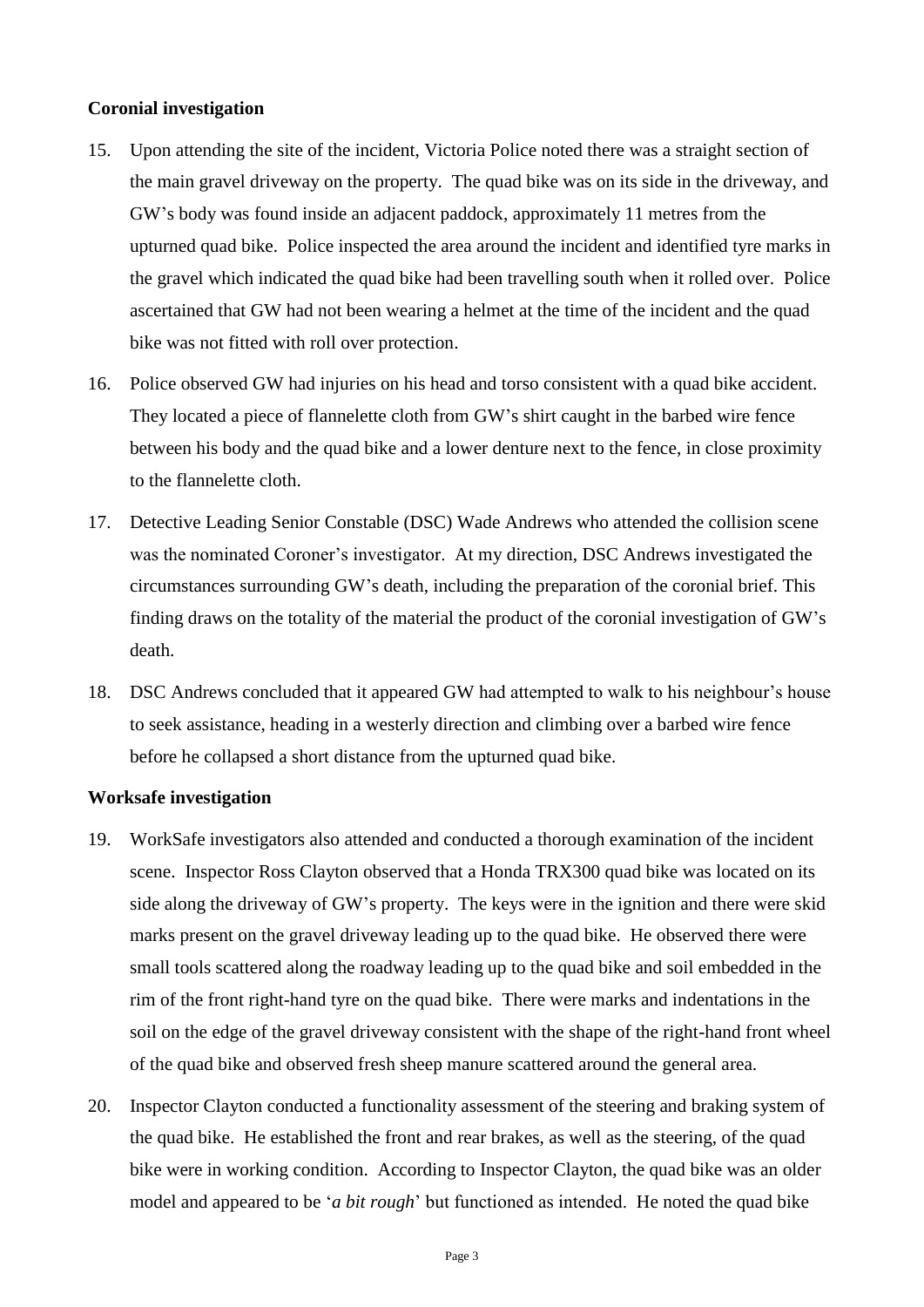was not fitted with a roll over protective device and he did not locate a safety helmet at the incident scene.

- 21. Mr Nolan told investigators that he owned the Honda TRX300 quad bike, but that the quad bike was mostly used at GW's property. He said that GW loved to ride the quad bike and would use it when rounding up stock. He stated that *'G was always careful when he rode the quad bike*' and that neither of them would use the quad bike on ground that was too hilly.
- 22. Investigator Clayton obtained an expert report from Principal Forensic Engineer, Dr Shane Richardson of Delta-V Experts. Dr Richardson attended the incident scene, surveyed the area and developed and evaluated a computer model of the incident circumstances. Based on his examination of the scene and computer models of the incident circumstances, Dr Richardson concluded that the quadbike rolled at 37 km/hr to 42 km/hr when it was steered to the right and GW lost directional control of the quadbike. He found that GW was ejected from the quad bike and the quadbike had rolled over him.
- 23. Dr Richardson concluded that if the quad bike had been fitted with a crush protection device, it most likely would not have rolled over GW because the crush protection device would have changed the rolling path of the quad bike. He also considered that if GW had also worn a helmet, he would have most likely survived the rollover.
- 24. WorkSafe informed me that they did not commence a prosecution against any party in relation to their investigation due to insufficient evidence.

### **Findings and conclusion**

- 25. The weight of the evidence indicates that GW was working alone, using a quad bike to round up sheep on the driveway of his property, when for an unknown reason, he lost control of the quad bike. This resulted in the quad bike rolling over a number of times and causing fatal injuries to GW's head and chest.
- 26. The quad bike was not fitted with a crush protection device, and GW was not wearing a safety helmet at the time of the incident. It appears that following the roll over, GW attempted to walk to his neighbour's house to seek assistance but collapsed a short distance from the upturned quad bike, where he died a short time later.
- 27. Given the timing of Ms Ogden's telephone conversation with GW about his intention to put the sheep away, and the findings of Dr Archer in her examination of GW's body, I conclude that it is likely GW died on 21 September 2017.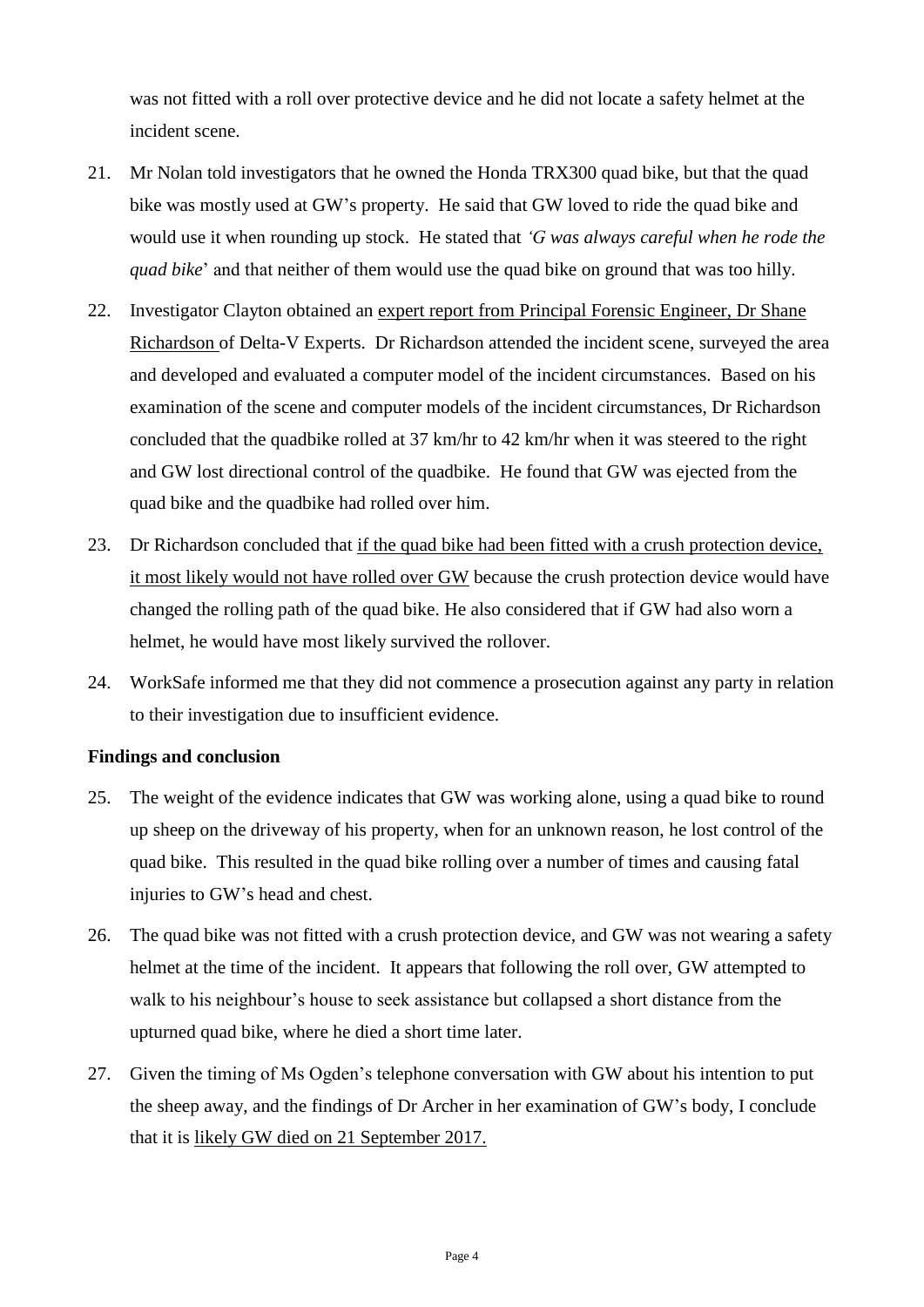28. I find that GW died on 21 September 2017 at 260 Straws Lane, Hesket and that the cause of his death was chest and head injuries sustained in a quad bike incident in which he was the driver.

# **Comments**

1

Pursuant to section 67(3) of the *Coroners Act 2008*, I make the following comments on matters connected with GW's death, including matters relating to public health and safety or the administration of justice:

- 29. Quad bike related deaths, particularly in the agricultural industry, have long been a concern to coroners throughout Australia.
- 30. In Victoria, Coroner John Olle completed a cluster inquest finding into seven quad bike deaths in April 2009.<sup>1</sup> Coroner Olle made recommendations that WorkSafe Authorities in Victoria and Tasmania work with the Consumer Affairs Authorities to ensure that quad bikes are not sold to or operated by persons who have not completed a certified training program, and recommended that the WorkSafe Authorities investigate and develop, in conjunction with quad bike distributors and FarmSafe, a Certified Training Program for quad bike use.
- 31. Quad bike related deaths have continued to be investigated by coroners in Victoria, with the Coroners Prevention Unit<sup>2</sup> (CPU) identifying 37 quad bike deaths in Victoria in the period between January 2000 and March 2015.
- 32. In the past four years, there have been three major inquests into deaths arising from quad bike or side by side (SSV) vehicles in other jurisdictions in Australia.<sup>3</sup> The recommendations arising from these inquests have included:
	- a. Development of an Australian standard relating to the design, manufacture, importation and supply of quad bikes;
	- b. Mandatory certification or licensing for quad bike use, with subsidised training packages;

<sup>&</sup>lt;sup>1</sup> Joint inquest in Victoria conducted by Coroner John Olle, findings delivered 17 April 2009 re death of Patricia Murray Simson Case No 3679/02 and others.

<sup>&</sup>lt;sup>2</sup> The Coroners Prevention Unit (CPU) was established in 2008 to strengthen the prevention role of the coroner. The unit assists the Coroner with research in matters related to public health and safety and in relation to the formulation of prevention recommendations.

<sup>&</sup>lt;sup>3</sup> Inquest into the deaths of Donald Eveleigh, Angela Stackman, FW, ML, Anthony Waldron, Colin Reid, Bradley Jackson, Robert Beamish and LE, State Coroner's Court of New South Wales, 2009/467571; 2011/387257, 2012/137664, 2012/216240, 2013/119793, 2013/293977, 2014/193403, 2014/236747, 2015/18733; Inquest into nine deaths caused by quad bike accidents, 2015 0803, Coroners Court of Queensland; Inquest into the quad bike related deaths of Heather Dawn Richardson, Jan Severin Jensen, Kendall Russell Bonney, Vicki Mavis Percy, Jay Randall Forsyth, Jacob Graham Green and Roger Maxwell Larner, 2017 329, 330, 331, 332, 333, 334 and 335, Tasmania Magistrates Court (Coronial Division).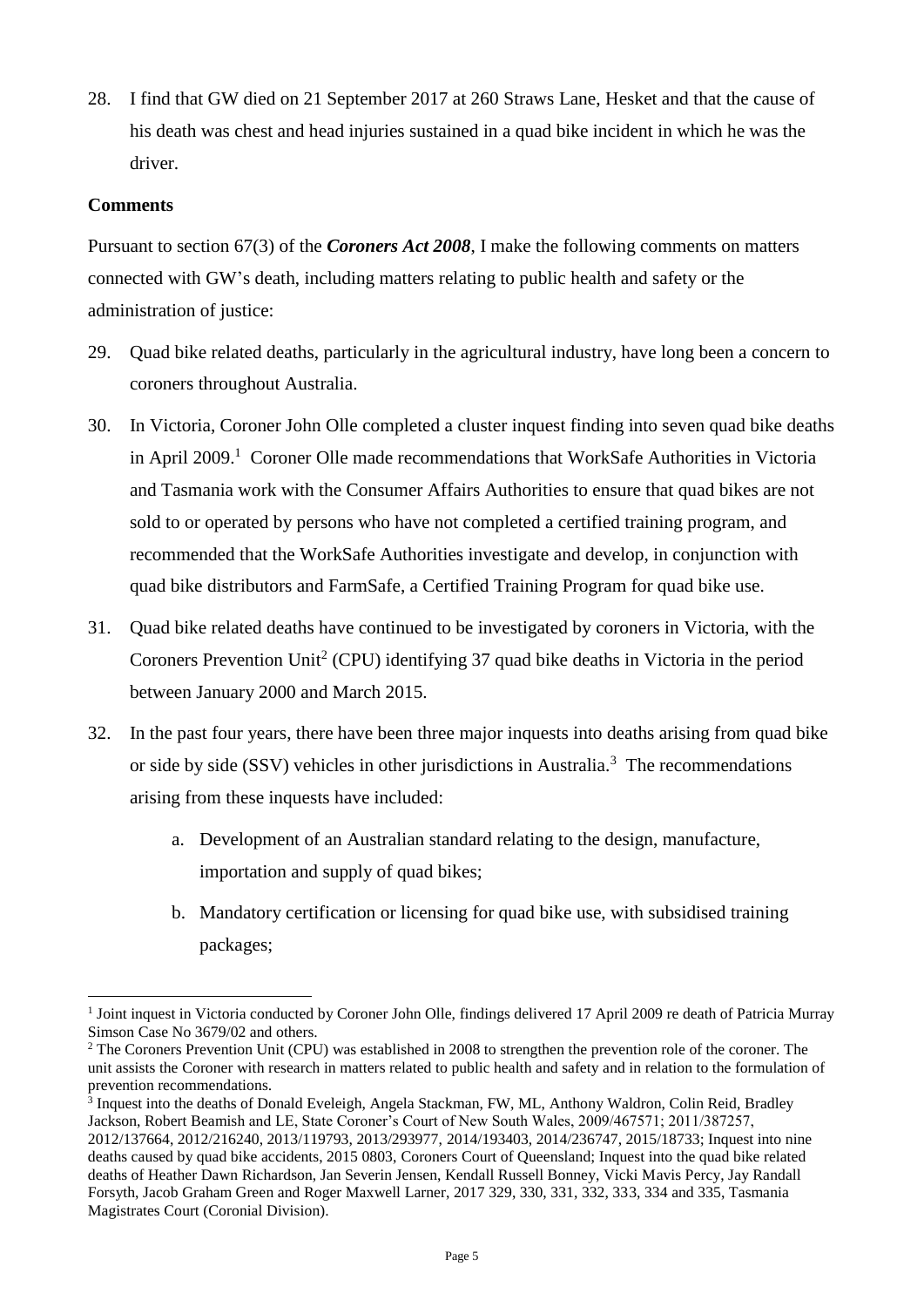- c. Endorsing the use of helmets at all times when a quad bike is in use;
- d. Implementation of a safety rating system for quad bikes in line with the University of New South Wales Transport and Road Safety Quad Bike Performance Program;
- e. Prohibiting children under the age of 16 from operating adult sized quad bikes; and
- f. Implementing a public media campaign and awareness campaign about the risks of using quad bikes in rural activities.
- 33. Victorian authorities have already introduced a range of measures designed to improve quad bike safety and prevent fatalities.
- 34. WorkSafe Victoria have developed a quad bike safety application to assist users in identifying hazards and controlling risks related to quad bike use in the workplace, with helpful information on pre-start checks, hazard identification and training, the risk of rollover, inspection and maintenance, helmets, loads and tyres, contractors and the quad bike safety rebate. The application was designed so that the material could be viewed offline in areas where there is limited line speed.<sup>4</sup>
- 35. In October 2016, WorkSafe Victoria introduced a quad bike safety rebate scheme. Under the scheme, farmers can apply for a rebate for the purchase of an alternative vehicle or operator protective device (OPD) for existing quad bikes. OPDs (also referred to as crush protection devices) are an engineered device that may be fitted to a quad bike to minimise the risk of a person being trapped beneath a quad bike in the event of a rollover. In conjunction with the safety scheme, the WorkSafe Victoria launched a communication campaign across regional Victoria attending regional field days to engage directly with farming communities and using television, print and social media to raise awareness of the rebate scheme.<sup>5</sup>
- 36. WorkSafe Victoria also published a handbook for workplaces in March 2018, 'Quad bikes on farms' which provides information on occupational health and safety requirements, risk factors, vehicle selections, farm safety systems, using a quad bike, quad bike maintenance and a quad bike operation checklist.<sup>6</sup>
- 37. At the same time, WorkSafe Victoria published an information sheet 'Quad bikes Operators wearing helmets' which sets out the risk of head injuries for quad bike operators without a

1

<sup>4</sup> WorkSafe Victoria, *'Quad bike safety app*' [\(https://www.worksafe.vic.gov.au/quad-bike-safety-app,](https://www.worksafe.vic.gov.au/quad-bike-safety-app) accessed 11 June 2019).

<sup>5</sup> WorkSafe Victoria, *'Quad bike safety rebate questions answered*' (23 August 2016) [\(https://www.worksafe.vic.gov.au/news/2016-08/quad-bike-safety-rebate-questions-answered,](https://www.worksafe.vic.gov.au/news/2016-08/quad-bike-safety-rebate-questions-answered) accessed 11 June 2019).

<sup>6</sup> WorkSafe Victoria, *A handbook for workplaces: Quadbikes on farms*, Edition 3 (March 2018) [\(https://content.api.worksafe.vic.gov.au/sites/default/files/2018-06/ISBN-quad-bikes-on-farms-handbook-edition-3](https://content.api.worksafe.vic.gov.au/sites/default/files/2018-06/ISBN-quad-bikes-on-farms-handbook-edition-3-rev201804-2018-03.PDF) [rev201804-2018-03.PDF,](https://content.api.worksafe.vic.gov.au/sites/default/files/2018-06/ISBN-quad-bikes-on-farms-handbook-edition-3-rev201804-2018-03.PDF) accessed 11 June 2019).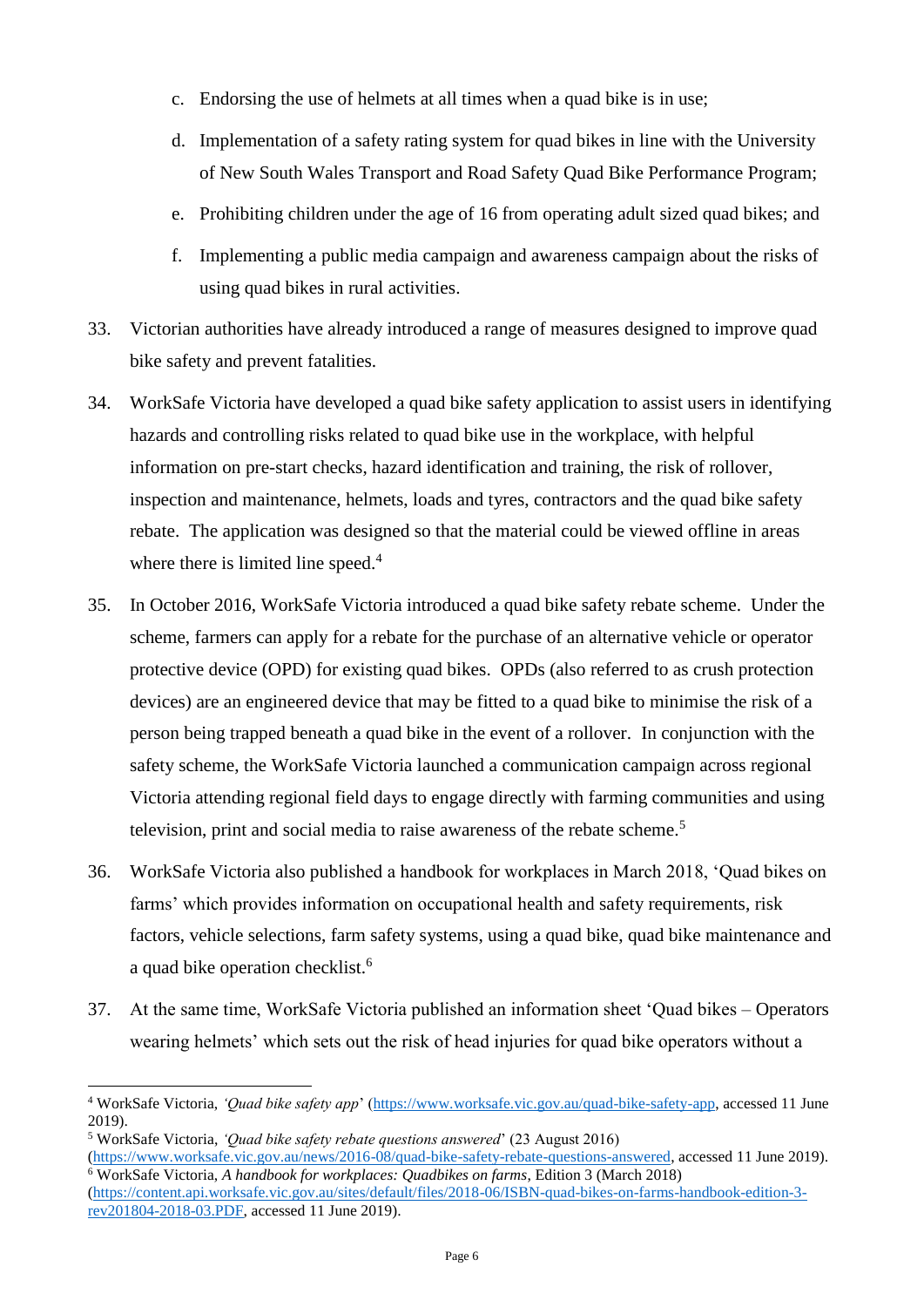helmet if there is a collision or rollover or if they are ejected from the vehicle. The information sheet provides information on the approved helmets for use on quad bikes, helmet fit and maintenance and quad bike safety. $<sup>7</sup>$ </sup>

- 38. Five members of the Federal Chamber of Automotive Industries, BRP, Honda, Kawasaki, Suzuki and Yamaha have developed a website atvsafety.com.au to assist all-terrain vehicle (ATV) users (including quad bike users) to make informed decisions about the use of, and modifications and additions to their vehicles. The website provides safety information, including '5 Star ATV Safety' videos covering the right gear to ride, controls, maintenance and posture, the basis of safe riding, advanced riding techniques, carrying loads and towing, loading and transporting ATVs and taking responsibility for safety.<sup>8</sup>
- 39. At a federal level, Safe Work Australia published a 'General Guide for Managing the Risks of Machinery in Rural Workplaces' in November 2017, which includes an information sheet on 'Quad Bikes in Rural Workplaces' to provide education and awareness of the risks of quad bikes, safer alternatives, and advice on conducting a risk assessment, isolating quad bike related hazards and installing crush protection devices. Safe Work Australia provide advice to users to always wear an appropriate and properly fitted helmet regardless of the operating environment.<sup>9</sup>
- 40. Similar information resources have been published by Farmsafe Australia<sup>10</sup> and Product Safety Australia, a website run by the Australian Competition and Consumer Commission<sup>11</sup>.
- 41. In 2017, the ACCC commenced an investigation into quad bike safety (the 'Quad Bikes Taskforce) which included consideration of the merits of implementing a safety standard for quad bikes under the Australian Consumer law.<sup>12</sup> The ACCC undertook extensive consultation with technical experts, farmers, the recreational and tourism sector, consumer groups, health and medical experts, and industry and government bodies.
- 42. The ACCC identified that quad bikes had been responsible for 114 deaths in Australia from 2011 to October 2017, with 25 deaths in Victoria between 1 January 2011 and 16 October

1

<sup>7</sup> WorkSafe Victoria, *A health and safety solution: Quad bikes – Operators wearing helmets*, Edition 2 (March 2018) [\(https://content.api.worksafe.vic.gov.au/sites/default/files/2018-06/ISBN-Quad-bikes-operators-wearing-helmets](https://content.api.worksafe.vic.gov.au/sites/default/files/2018-06/ISBN-Quad-bikes-operators-wearing-helmets-factsheet-v3-2018-03.pdf)[factsheet-v3-2018-03.pdf,](https://content.api.worksafe.vic.gov.au/sites/default/files/2018-06/ISBN-Quad-bikes-operators-wearing-helmets-factsheet-v3-2018-03.pdf) accessed 11 June 2019).

<sup>8</sup> ATV Safety, [\(http://www.atvsafety.com.au,](http://www.atvsafety.com.au/) accessed 2 July 2019).

<sup>9</sup> Safe Work Australia, *General Guide for Managing the Risks of Machinery in Rural Workplaces* (November 2017).

<sup>&</sup>lt;sup>10</sup> FarmSafe Australia, Quad and Vehicle Safety [\(https://www.farmsafe.org.au/Quad-and-Vehicle-Safety,](https://www.farmsafe.org.au/Quad-and-Vehicle-Safety) accessed 11 June 2019).

<sup>11</sup> Product Safety Australia, Quad bikes [\(https://www.productsafety.gov.au/products/transport/quad-bikes,](https://www.productsafety.gov.au/products/transport/quad-bikes) accessed 2 July 2019).

<sup>12</sup> Australian Competition & Consumer Commission, '*Quad Bike Safety Issues Paper*' (13 November 2017).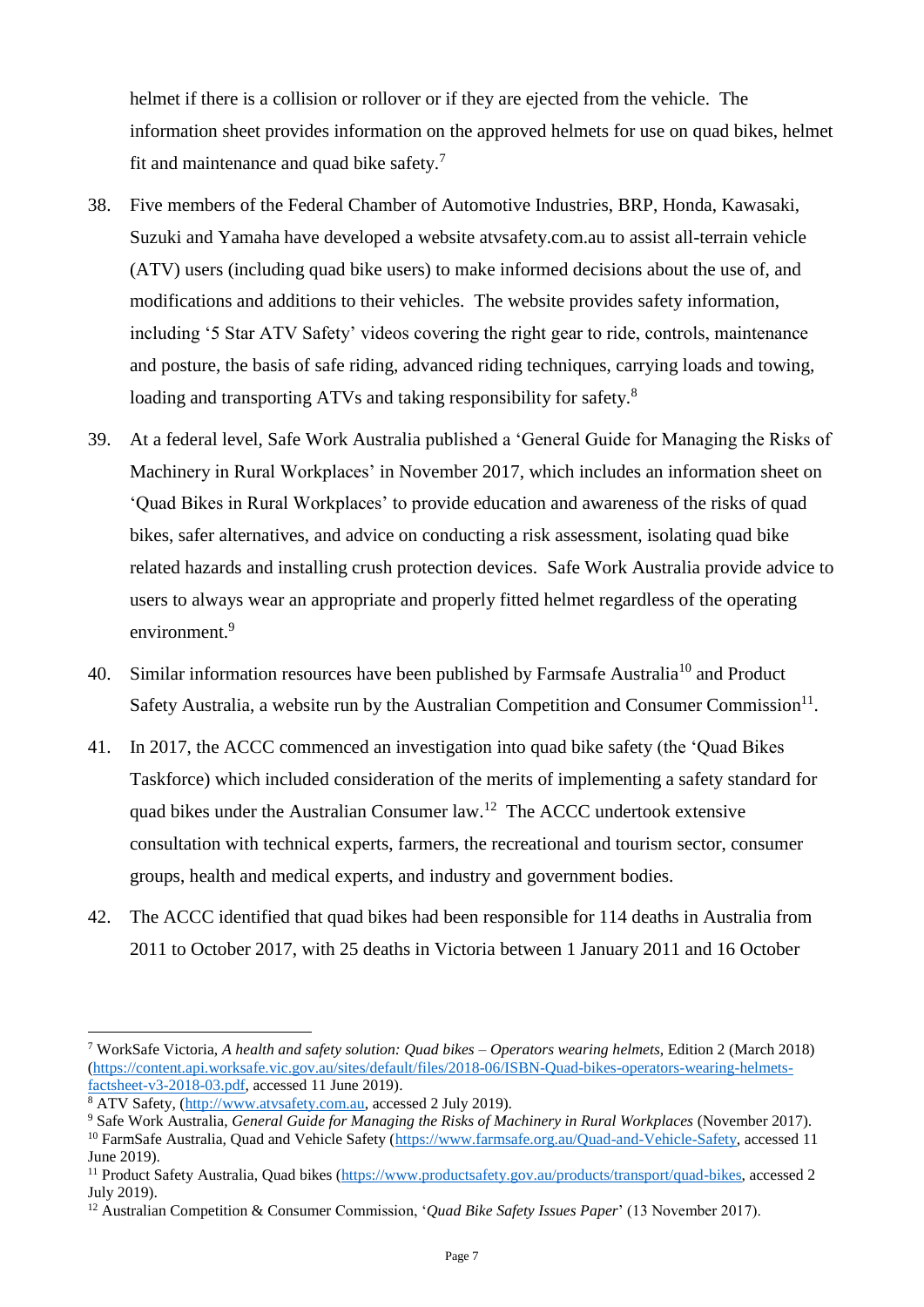$2017<sup>13</sup>$  Almost half of the deaths occurred in the context of employment or work (47%).<sup>14</sup> The 54 workers who died were almost exclusively employed in agriculture or rural based businesses and mostly occurred on a rural property. More than half of the deaths associated with quad bikes were the result of a rollover (the overturning of the vehicle) and about 90% of rollover deaths occurred on farms.<sup>15</sup>

- 43. In February 2019, the ACCC provided their Final Recommendation to the Minister together with a recommended Australian *Consumer Goods (Quad Bikes) Safety Standard* to the Assistant Treasurer.<sup>16</sup> The ACCC noted that the majority of stakeholders supported a new mandatory safety standard and recommended that:
	- a. all quad bikes supplied in Australia should meet the United States or European Standards, affix a rollover warning label to the vehicle, include rollover safety information in the owner's manual and provide consumers with vehicle stability information at the point of sale;
	- b. general-use model quad bikes should have operator protection devices integrated into the design or fitted to the vehicles; and
	- c. general-use model quad bikes should meet minimum stability requirements before being supplied in Australia.<sup>17</sup>
- 44. The ACCC also recommended a holistic approach to mitigate the safety risks of quad bikes at a state and territory level, including measures to increase the use of helmets and other personal protection equipment, education campaigns to encourage seatbelt use on SSVs, prohibiting children from riding adult quad bikes, prohibiting passengers on single seat quad bikes, a continuation of current quad bike safety rebates and education initiatives and improvements to quad bike incident data collection. The ACCC also supported the use of tests to improve quad bike dynamic handling, a five-star safety rating system and options to protect children from the risks posed by youth and adult quad bikes. $18$
- 45. On 6 April 2019, the Australian Government confirmed it was committed to increasing quad bike safety and invited stakeholders to review and comment on the ACCC's recommended

1

<sup>13</sup> Ibid, 8, 12.

<sup>14</sup> Ibid, 13.

<sup>15</sup> Ibid, 14.

<sup>16</sup> Australian Competition and Consumer Commission, '*Quad bike safety; Final Recommendation to the Minister*' (February 2019); Exposure Draft, *Consumer Goods (Quad Bikes) Safety Standard 2019* [\(https://consultation.accc.gov.au/product-safety/quad-bike-safety-standard-exposure-](https://consultation.accc.gov.au/product-safety/quad-bike-safety-standard-exposure-draft/supporting_documents/Exposure%20Draft.pdf)

[draft/supporting\\_documents/Exposure%20Draft.pdf,](https://consultation.accc.gov.au/product-safety/quad-bike-safety-standard-exposure-draft/supporting_documents/Exposure%20Draft.pdf) accessed 2 July 2019).

<sup>17</sup> Australian Competition and Consumer Commission, '*Quad bike safety; Final Recommendation to the Minister*' (February 2019), 5, 43.

 $18$  Ibid, 6.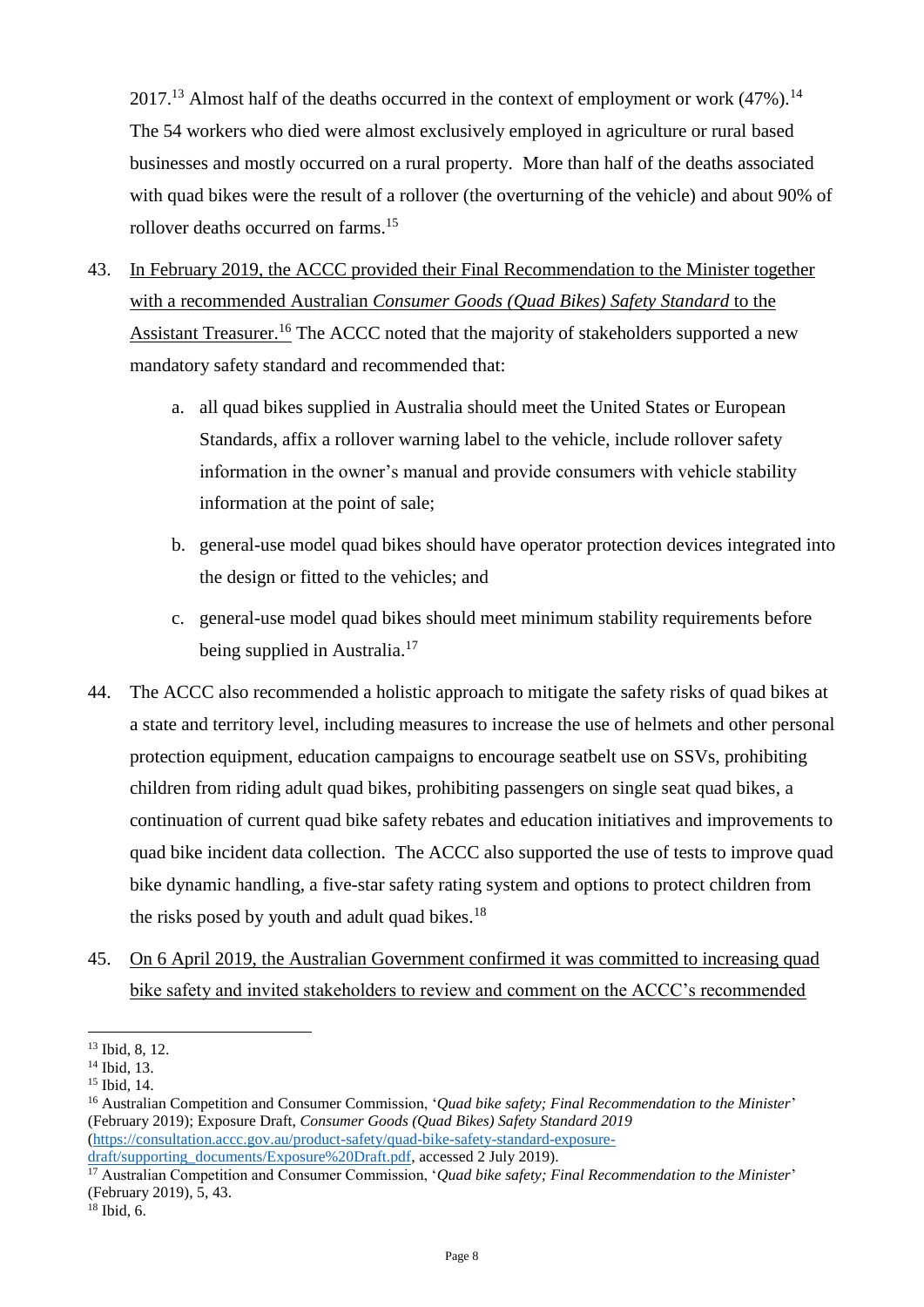safety standard by 10 June 2019.<sup>19</sup> Stakeholders were also invited to provide comment on the role State Governments should play, including in the enforcing of the wearing of helmets and safety gear and prohibition on children riding adult quad bikes. According to the ACCC, submissions are to be used to inform a recommendation and advice to the Minister on implementing a mandatory safety standard for quad bikes. $20$ 

- 46. I commend the efforts taken by industry bodies and state and federal authorities to implement a range of measures designed to raise awareness of the dangers of quad bikes, improve quad bike safety and prevent fatalities.
- 47. The ACCC's comprehensive report highlights how such safety measures can significantly reduce the frequency and severity of injuries, particularly from rollover incidents, as occurred in GW's case. I support the proposed recommendations as set out in the ACCC's Final Recommendation to the Minister.
- 48. In view of the comprehensive safety recommendations made by the ACCC, I do not propose to make any other recommendations, but will distribute this finding to relevant authorities to highlight the continuing danger of quad bikes.

## **Publication**

Pursuant to section 73(1A) of the Act, I order that this finding and comments be published on the Internet in accordance with the rules.

# **Distribution of finding**

I direct that a copy of this finding be provided to the following:

The family of GW

Ms Suzanne Ogden

Safe Work Australia

WorkSafe Victoria

FarmSafe Australia

1

Australian Competition and Consumer Commission

<sup>&</sup>lt;sup>19</sup> Australian Government, The Treasury, 'Release of Quad Bike safety recommendation' Media Release dated 6 April 2019.

<sup>&</sup>lt;sup>20</sup> Australian Competition and Consumer Commission, 'Quad bike safety standard exposure draft' Consultation Hub, [\(https://consultation.accc.gov.au/product-safety/quad-bike-safety-standard-exposure-draft/,](https://consultation.accc.gov.au/product-safety/quad-bike-safety-standard-exposure-draft/) accessed 2 July 2019).